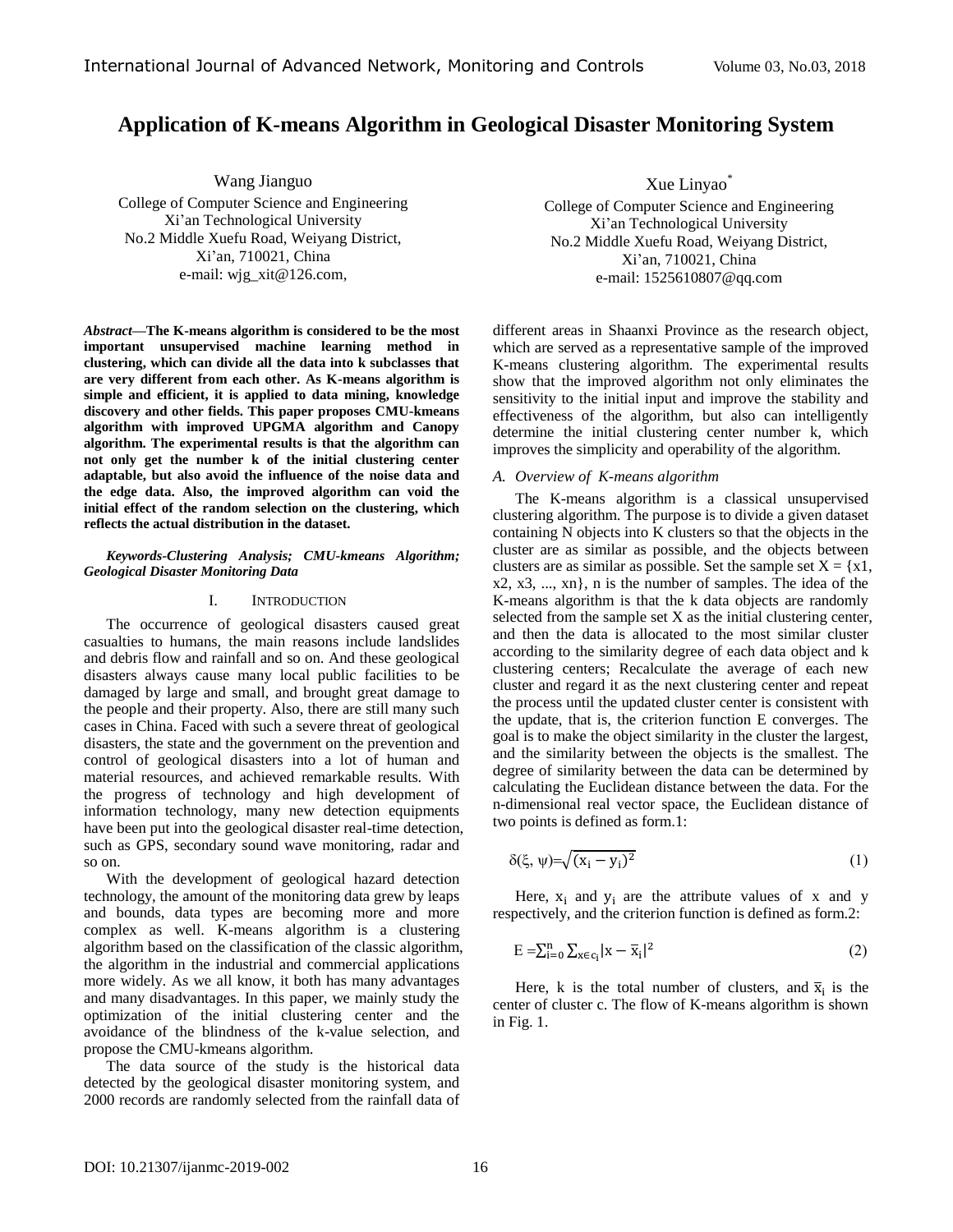

Figure 1. K-means clustering algorithm flow chart

### *B. Research status quo of K-means algorithm*

For the advantages of K-means algorithm, it has been widely used in practice, but there are many shortcomings as well. In order to get better clustering effect, many researchers have explored the shortcomings of improving Kmeans. Aiming at the shortcomings of K-means algorithm in selecting the initial point, many scholars have proposed an improved method. Duan Guiqin [1] uses the method of product based on mean and maximum distance to optimize the initial clustering center. The algorithm first selects the set of data objects which are the farthest from the sample set to join the clustering center, and then the set of mean and current poly The largest data object of the class center is added to the clustering center set, which improves the accuracy. Yi Baolin [2] et al. proposed another improved Kmeans algorithm, which first calculates the density of the region to which the data object belongs, and then selects k points as the initial center in the high density region. The experimental results show that the algorithm reduces the initial center point Impact. Yiu-Ming Cheng[3] and others proposed a new clustering technique called K \* -means algorithm. The algorithm consists of two separate steps. A center point is provided for each cluster in the first step; and then adjust the unit through adaptive learning rules in the second step. The algorithm overcomes the shortcomings of K-means algorithm initial center sensitivity and K value blindness, but the calculation is complicated. Xie and others [4] proposed a k-means algorithm to optimize the initial

clustering center by using the minimum variance based on the sample space distribution compactness information. The algorithm chooses the samples with the smallest variance and a distance away from each other as the initial clustering center. Liu Jiaxing et al.[5] proposed a radius-based k-means  $+ \lambda$  algorithm. When selecting the initial center point of the cluster, the distance ratio between points is calculated from the  $\lambda$  parameter and rounded at a specific distance. In the circle, an initialized center point is selected according to the distance ratio, and the algorithm has higher performance in error rate and operation time. Ren Jiangtao[6] proposed an improved K-means algorithm for text clustering, which is improved by using feature selection and dimension reduction, sparse vector selection, initial center point search based on density and spreading, Class accuracy, stability and other aspects have improved.

### *C. The performance analysis of K-means algorithm*

K-means clustering algorithm uses the Euclidean distance to calculate the distance between each sample point. For the convex and spherical data distribution, the clustering effect is better and has been widely used in many fields. However, the Euclidean distance criterion adopted by the algorithm also has some limitations. For the more complicated or non-convex data, the clustering effect is often not very satisfactory. Clustering algorithm in the iterative process, if you do not meet the termination criteria will recalculate the average clustering center, this operation also improves the convergence rate of the clustering algorithm. In summary, K-means clustering algorithm has the following advantages and disadvantages of the following aspects.

*1) The main advantages of K-means algorithm:*

*a)* K-means clustering algorithm has high stability and scalability, clustering effect is very well.

*b)* The results of the treatment is intuitive and easy to understand. When dealing with the target data in numerical form, its geometric meaning is very clear. When clustering images and texts, the extracted eigenvalues can be regarded as clustering result values for the convenience of people's understanding.

*c)* K-means clustering algorithm When dealing with numerical data sets, the input data sequence will not affect the clustering result.

*d)* It can be a good judge of the data set shape is convex cluster.

*2) The main shortcomings of K-means algorithm:*

*a)* The K value in the K-means algorithm needs to be given in advance. According to the K value determined in advance, the clustering samples are classified into K class, so that the sum of squares of all the samples in the clustering domain to the clustering center is minimized.

*b)* Clustering results are highly dependent on the selection of initial clustering centers. The K-means algorithm uses the stochastic method to select the initial clustering center. If the initial clustering center is chosen improperly, it is difficult to obtain the ideal clustering effect. This dependence on the initial value may lead to the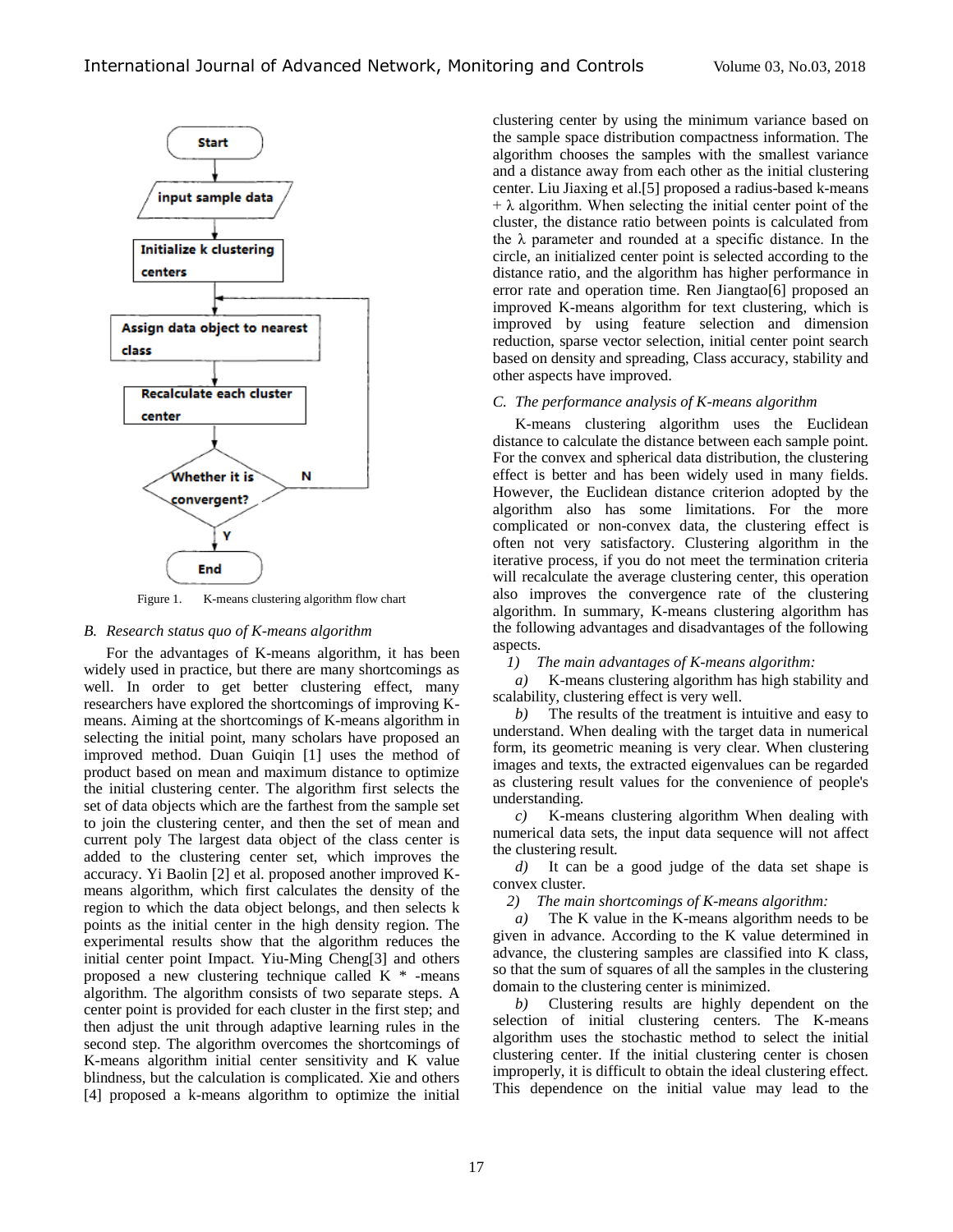instability of the clustering results, and it is easy to fall into the local optimal rather than the global optimal results.

- *c)* Sensitive to noise and isolated points.
- *d*) The time complexity of the algorithm is large.

# II. IMPROVEMENT OF K-MEANS ALGORITHM AND ITS APPLICATION

Aiming at the shortcomings of traditional K-means algorithm, this paper mainly improves on the optimization of initial clustering center to enhance the clustering effect.

### *A. The selection of data object in Cluster analysis*

The preliminary data are collected firstly when data selecting, then know about the characteristics of data to identify the quality of the data and to find a basic observation of the data or assume the implied information to monitor the subset of data of interest. The data object segmentation variable determines the formation of clustering, which in turn affects the correct interpretation of the clustering results, and ultimately affects the stability of the clustering clusters after the new data objects are added. Before the K-means clustering related data mining, the sample data set related to the data mining clustering analysis should be extracted from the original data object set, and it is not necessary to use all the historical data. In addition, we should pay attention to the quality of data, only high-quality data to the correct analysis of conclusions everywhere, to provide a scientific basis for clustering.

The source of this research object is the historical monitoring data of the geological disaster monitoring system. From the records of geological monitoring data from 2016 to 2017, a representative sample of  $\overline{K}$ -means clustering algorithm for this improved algorithm is selected as the object of study in 2000, and the two samples of rainfall are randomly selected in different regions.

The sample data attributes show as table1:

| <b>Field number</b> | <b>Field name</b> | <b>Field code</b> | Type of data |  |
|---------------------|-------------------|-------------------|--------------|--|
|                     | Id                | Xx                | Number       |  |
| っ                   | Sno               | Varchar<br>Yy     |              |  |
| 3                   | Type              | type              | Varchar      |  |
|                     | Gettime           | time              | Datatime     |  |
| 5                   | Alarm Level       | alarm<br>Integer  |              |  |
| 6                   | Value             | Double<br>value   |              |  |
|                     | Day Value         | d value           | Double       |  |

TABLE I. THE SAMPLE DATA ATTRIBUTES

For the cluster analysis, there are obviously redundant ones in the data attributes of the above geological hazard monitoring system, and it does not have the objectivity of the cluster analysis data. Therefore, the redundant ones should be eliminated. Finally, only four data object attributes reflecting the characteristics of rainfall data are selected as the research object. The optimized data attributes show as table2:

| <b>Field number</b> | <b>Field name</b> | <b>Field code</b> | Type of data |  |
|---------------------|-------------------|-------------------|--------------|--|
|                     |                   | XX                | Number       |  |
|                     | Sno               |                   | Varchar      |  |
|                     | Gettime           | time              | Datatime     |  |
|                     | Day Value         | d value           | Double       |  |

### *B. Improvement of K-means algorithm*

It is not difficult to see that, through the above study of the status quo, we can see that most of the above algorithm improvements are only a single defect in the traditional kmeans algorithm is optimized. Although these improvements have optimized the k-means algorithm to some extent, there are still many shortcomings. For the above geological disaster monitoring system rainfall data characteristics, the K-means algorithm is very sensitive to the initialization center, and the initial clustering center is very easy to make the clustering result into the local optimum and the influence of the isolated point is large. In this paper, the simple random sampling technique is used to reduce the scale of the data set on the original dataset, and then the improved UPGMA algorithm and Canopy algorithm are combined to propose the CMU-kmeans algorithm. The improved algorithm can select the points with the furthest distance k in the high density region as the initial clustering center according to the regional density of each data, so that the improved k-means algorithm can produce high quality poly The results show that the sensitivity of the algorithm is not only eliminated, but also the stability and validity of the algorithm are improved.

- *1) Improved UPGMA algorithm* 
	- *a) The basic idea of improved UPGMA algorithm*

At the beginning of the UPGMA algorithm, each data object in the sample data set is considered as a separate class; and calculates the distance between each two data objects to obtains the distance matrix, then merges the two data objects that are closest to each other to obtain a new subclass, repeat the process .The UPGMA algorithm stops until no new class is generated or the stop condition is satisfied. It can be found that the first subclasses are usually located in the dense area of the data set, so the subclass center selected by this algorithm can be used as the initial clustering center candidate point for the next step. In this way, the selection of the initial clustering center is optimized and its accuracy is improved. The distance between two data objects is measured using the Euclidean distance formula, as form3:

$$
d = sqrt\left(\sum_{k=1}^{m} \left(X_{ik} - X_{jk}\right)^2\right)
$$
\n(3)

Here, Xi and Xj represent the data objects in the sample data set.

 $Xi=[Xi1,Xi2,...,Xik,...,Xim], k=1,2,...,m$  $Xj = {Xi1,Xi2,...,Xik,...,Xjm}$ ,  $k=1,2,...,m$ The formula for calculating subclasses is as form4: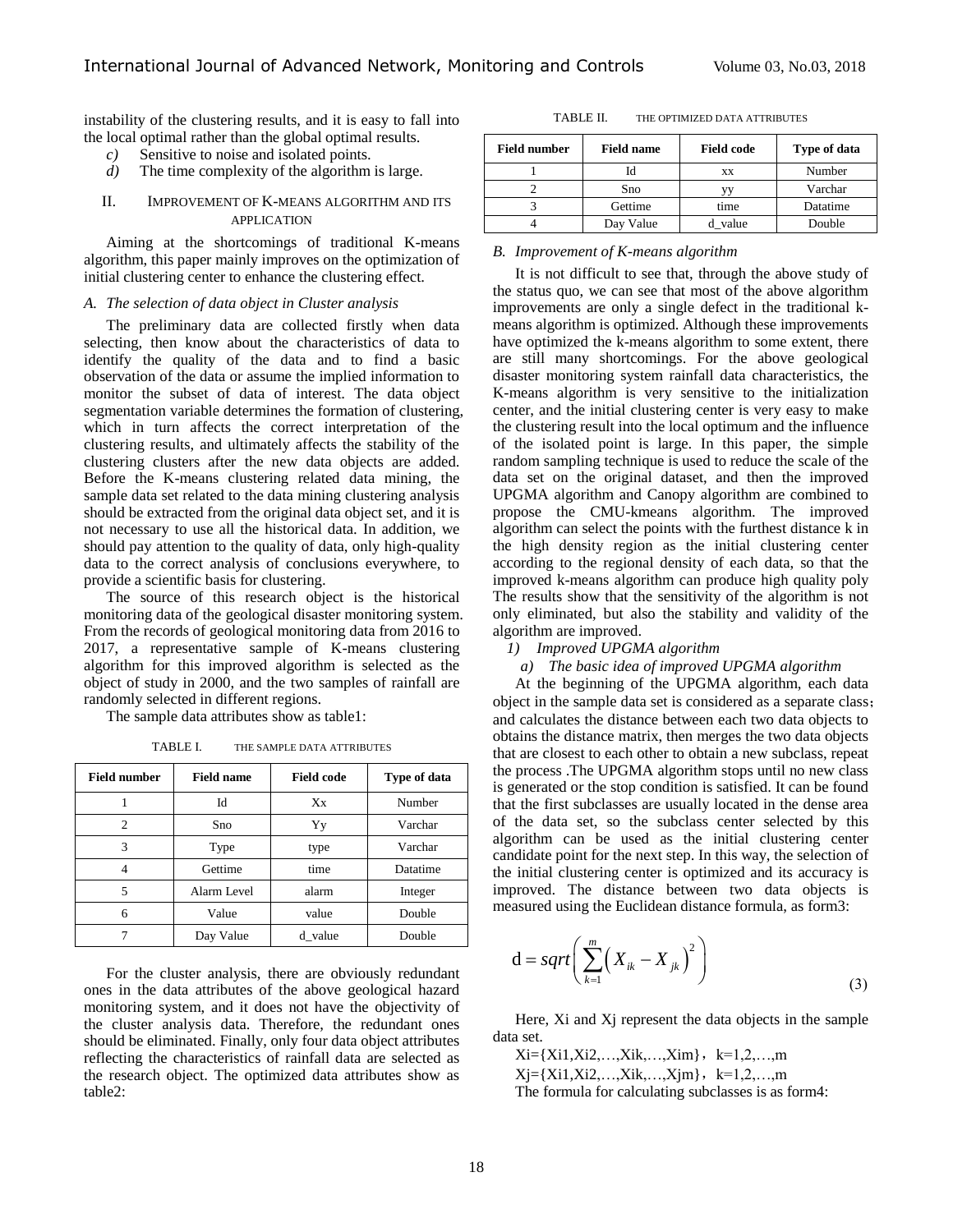$$
Z = \frac{1}{n} \sum_{j=1}^{n} X_j
$$
\n
$$
(4)
$$

Here, n refers to the number of data objects contained in a subclass, and Xj refers to a data object in the subclass.

*b) The description of improved UPGMA algorithm*

Input: All data in the sample data set, parameters m, p, Q; Output: initial clustering center candidate point.

(1) set each data object as a separate class;

(2) Calculate the distance between two data objects, and then merge the nearest two classes into a new subclass to determine whether the subclass of the data object containing no less than m% of the total amount of data continues to produce , If not, then go to (4);

(3) For  $(i = 1$  to maxcluster) {

{ for  $(i = i + 1$  to maxcluster) {

If the number of data objects in subclasses i and j is less than or equal to m% of the total amount of data, calculate the distance between them to obtain the distance matrix.

> } }

Find the nearest two subclasses i and j and merge them into a new subclass, then add the new subclass to the end of the sequence  $Q$  to go to  $(2)$ ;

(4) Select the former p% subclasses in the sequence Q as the candidate subclasses and calculate the centers of all candidate subclasses as the initial clustering center candidate points.

Using the advantage of the improved UPGMA hierarchical clustering algorithm, we can find the dense region of the data set, which avoid the edge data and the noise data become the initial center candidate point. At the same time, considering the relative intensity of the region, we propose new clustering conditions and filter conditions to change the traditional UPGMA algorithm, so that the generation of subtrees can be stopped at different clustering levels to adapt to the actual density distribution data set. But the improved UPGMA algorithm also has some shortcomings. For example, if the m% and p% values are not set properly, the selection of the initial clustering center candidate points may be too dense and centralized. However, the Canopy algorithm, which introduces the idea of maximum and minimum distance, can select the data points that are far apart from each other. It is necessary to make up the deficiencies of the improved UPGMA algorithm. Therefore, it is necessary to introduce the Canopy algorithm to ensure that the distribution of the initial clustering center is decentralized, which can correctly reflect the data distribution of the original data set.

# *2) Improved Canopy algorithm*

In order to avoid the clustering process is locally optimal, it is necessary to make Canopy get the center point spacing as large as possible. The maximum and minimum distance method [30] is a kind of test-based algorithm in the field of pattern recognition. Its basic idea is to take the object as far as possible as a cluster center, trying to get a better initial

division. The algorithm not only intelligently determines the number k in the initial clustering, but also improves the efficiency of dividing the initial data set.

*a) The description of improved Canopy algorithm* 

The Euclidean distance method is used to measure the degree of dissimilarity between data objects. Set the data set,  $S = \{X1, X2, \ldots, Xn\}$ , and the initial cluster center set is  $V =$ {v1, v2, ..., vn}. The improved Canopy algorithm is described as follows:

Input: Improve the initial clustering center candidate point of the UPGMA algorithm output, the parameter θ;

Output: Optimize the initial clustering center.

(1) Arbitrarily select a data object from the data set S as the first cluster center point v1 and put it into V;

(2) Calculate the distance between v1 and all the data objects remaining in the data set S, and put the farthest data object into V as the second cluster center v2;

(3) Calculate the distance Di between all the data objects Xi and all the data objects remaining in the data set S, select the smaller distance and denote Min (Di);

(4) Selects the maximum value in all the Min(Di) , marked as Max (Min (Di)), and regard the corresponding data Xi as the candidate cluster center, then judgment is made by the discriminant formula Max (Min (Di)) $> \theta \parallel v1$ v2 ||. If the condition is satisfied, Xi is added to the initial clustering center set V, and if it is not satisfied,

(5) To (3);

(6) Output optimization of the initial clustering center.

The most critical step in the improved Canopy algorithm is the step (4), which takes the corresponding point of Max as the candidate of the new clustering center, thus avoiding the fact that the distance from an existing clustering center is closer to the other Clustering centers are far away as candidates for possible candidates. Therefore, the algorithm can be used to ensure that each new clustering center is far from the distance of the existing clustering center.

# *b) The analysis of advantages and disadvantages of improved algorithm of Canopy*

The improved Canopy algorithm can use the k data objects farthest from each other in the data set as the initial clustering center, so as to avoid the situation that the initial clustering center distribution is too concentrated and intensive. But on the one hand, it is possible to select the noise data and the edge data, making the algorithm easy to fall into the local optimal solution, it is difficult to get the global optimal solution.

On the other hand, if the sample size of the whole data set is n, we need to scan the database first if we want to find a new cluster center each time; After finding the nearest distance from each object to the existing cluster center, we need scan the database to get the maximum-minimum distance. so we need a total of 2n distance calculation. The time complexity of the improved Canopy algorithm is: O (nk) .if the k clustering centers need to be found in the end of algorithm. Therefore, the computational complexity of the improved Canopy algorithm depends on the size of n, and there are thousands of objects in large databases usually, if we treat the original data set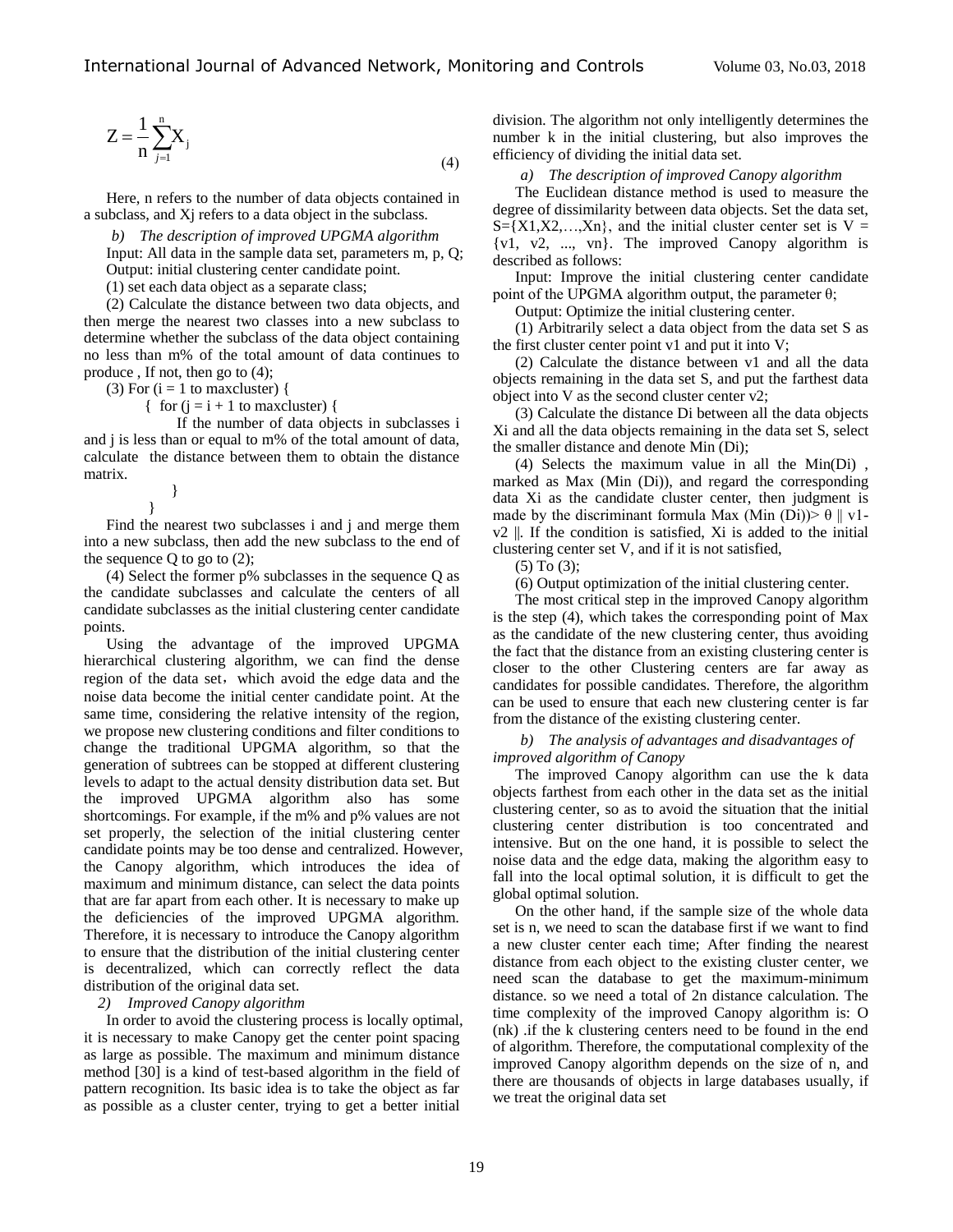with the improved Canopy algorithm directly, the implementation efficiency is low and the required storage space will be significantly increased.

# *3) MCU-kmeans algorithm*

Generally, in order to ensure fully reflecting the distribution of data in the entire data set, every cluster center should be distributed in the high density area of the data set and dispersed as much as possible. Based on the above considerations, this paper proposes the MCU-kmeans algorithm, which combines the improved UPGMA algorithm and the improved Canopy algorithm to obtain the optimized initial clustering center, and then apply these optimized initial clustering centers to the k-means algorithm to enhance the clustering effect. Among them, the improved UPGMA algorithm is used to find the high density region, so that the selected initial clustering center candidate point away from the noise data and edge data; And the improved Canopy algorithm is used to avoid that the initial clustering center distribution is too concentrated and dense to ensure that the distances between the cluster center points are far away, which fully reflect the overall distribution of the data set. Therefore, the improved UPGMA algorithm and the improved Canopy algorithm complement each other so that the initial clustering centers selected by the algorithm are far apart from each other and all are located in the high density region of the data set. To sum up, the CMU-kmeans algorithm is as follows.

- *a) The initialization of the cluster center;*
- Improved UPGMA algorithm: obtain the initial clustering center candidate point;
- Improved Canopy algorithm: obtain the appropriate initial clustering center;
- *b) K-means algorithm iteration;*
- *c) The assessment of clustering results.*

It can be seen that the framework of the CMU-kmeans algorithm is divided into three phases, as shown in Figure 2, the first stage of the algorithm is the initial optimization algorithm, which is the most important part of the improvement. The purpose is to intelligently capture the original The optimal initial clustering seed and the optimal initial clustering number of the data set distribution. The second stage is the main body of the algorithm, and the Kmeans algorithm is used to cluster on the whole data set and get the clustering result. The third stage is experiment and evaluated to verify the validity of the proposed CMUkmeans algorithm.

It can be seen that the framework of the CMU-kmeans algorithm is divided into three phases, as shown in Fig.2 , the first stage of the algorithm is the initial optimization algorithm, which is the most important part of the improvement. The purpose is to intelligently capture the optimal initial clustering seed and the number of the data set distribution. The second stage is the main body of the algorithm, and the K-means algorithm is used to cluster on the whole data set and get the clustering result. The third stage is experiment and evaluated to verify the validity of the proposed CMU-kmeans algorithm.



Figure 2. CMU-kmeans algorithm framework

The CMU-kmeans algorithm proposed in this paper can effectively reduce the dependency of the k-means algorithm on the initial clustering center selection. For the data set with uneven data distribution, on the one hand, it avoids the idea that the initial clustering center is too dense; On the other hand, it avoids the fact that the selected initial clustering centers are too scattered and even select noise data and edge data is happening, which can improve the stability and validity of the algorithm. At the same time, the number k of the initial clustering center can be automatically determined without the pre-set and the simplicity and maneuverability of the algorithm can be improved.

### III. EXPERIMENT ANALYSIS

# *A. Experimental description*

The data set selected from the experiment comes from the rainfall data collected in the geological hazard detection system and the rainfall data set after the artificial noise is added. The experimental environment is: Inter(R)Core(TM)i3-2330M,4G RAM, 250G hard disk, Win7 operating system.

In order to verify the validity and stability of the algorithm, the traditional K-means clustering algorithm, the improved Canopy algorithm and the CMU-kmeans algorithm are compared under the rainfall data set. The clustering result of the traditional k-means algorithm is an average of 10 executions. Evaluate the performance of the algorithm according to the accuracy of the clustering results and the recall rate.

### *B. Performance evaluation criteria*

The traditional k-means algorithm, the improved Canopy algorithm and the clustering effect of CMU-kmeans algorithm proposed in this paper are evaluated by the commonly used evaluation method to evaluate the quality of clustering effect, namely, precision and recall. The accuracy and recall rate are defined as follows:

$$
P(i, j) = \text{precision}(i, j) = Ni, j / Ni \tag{5}
$$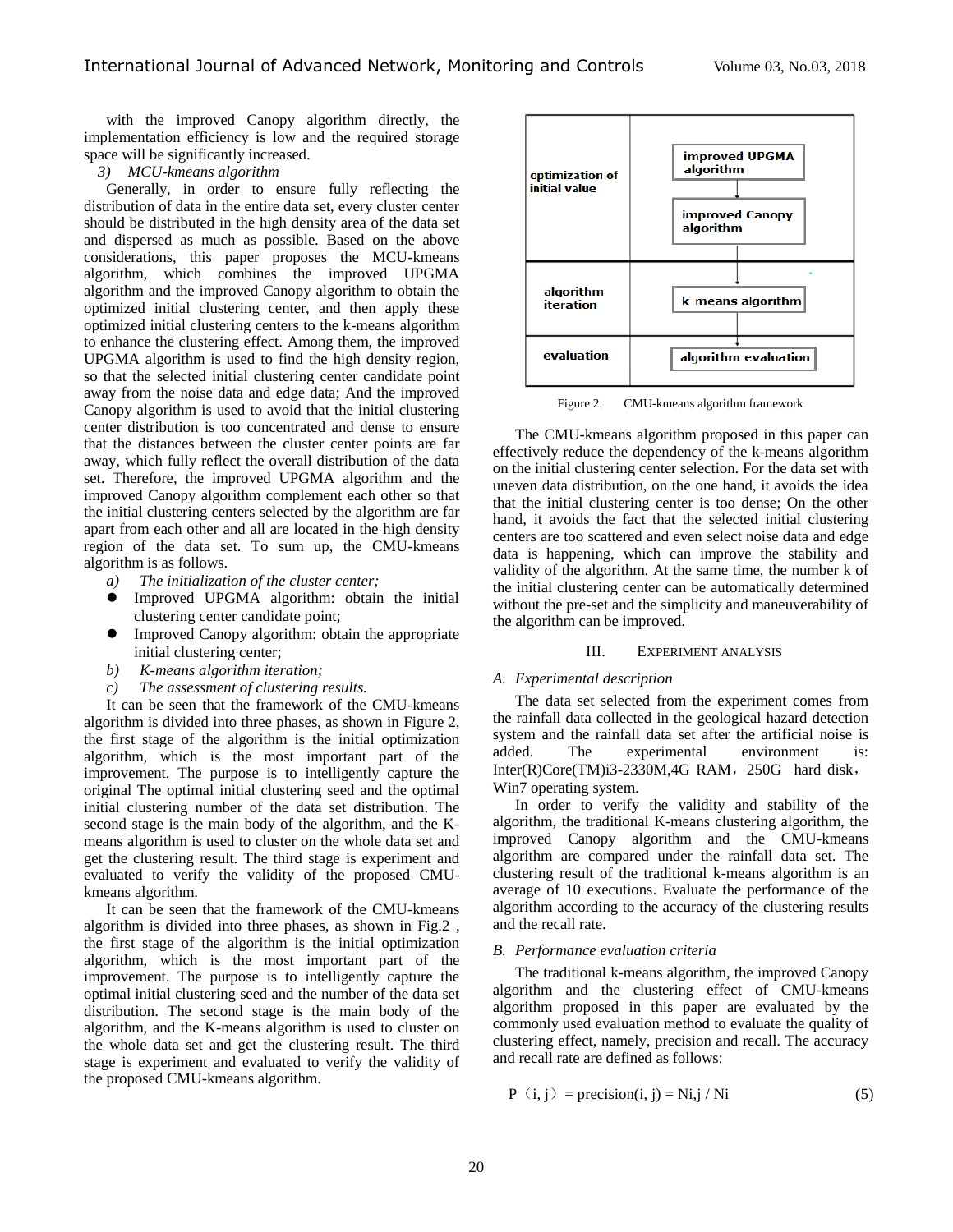$$
R(i, j) = recall(i, j) = Ni, j/Nj
$$
 (6)

Here, Ni, j represents the number of classes i in cluster j; Ni is the number of all objects in class i; Nj is the number of all objects in cluster j.

# *C. Experimental content and structure analysis*

Table3 below shows the detailed experimental results of the three algorithms on the geo-disaster monitoring system rainfall data set.

TABLE III. DETAILED EXPERIMENTAL RESULTS ON THE RAINFALL DATASET

| Rainf<br>all set                                         | k-means<br>algorithm |        | <b>Improved</b><br>Canopy<br>algorithm |        | <b>CMU-kmeans</b><br>algorithm |        |  |
|----------------------------------------------------------|----------------------|--------|----------------------------------------|--------|--------------------------------|--------|--|
|                                                          | precisi<br>on        | recall | Precisi<br>on                          | recall | precisi<br>on                  | recall |  |
| 1st                                                      | 25.423               | 26.125 | 50.799                                 | 61.078 | 56.939                         | 65.783 |  |
| 2nd                                                      | 24.287               | 25.365 | 52.975                                 | 63.288 | 56.423                         | 64.921 |  |
| 3rd                                                      | 25.61                | 18.864 | 48.895                                 | 58.887 | 57.413                         | 66.174 |  |
| 4th                                                      | 27.143               | 26.143 | 53.425                                 | 63.683 | 57.682                         | 68.108 |  |
| 5th                                                      | 22.365               | 25.31  | 50.073                                 | 58.404 | 56.163                         | 65.063 |  |
| 6th                                                      | 18.102               | 26.421 | 50.444                                 | 64.65  | 56.468                         | 65.224 |  |
| 7th                                                      | 25.326               | 24.623 | 49.362                                 | 57.338 | 58.921                         | 67.638 |  |
| 8th                                                      | 28.325               | 26.852 | 49.975                                 | 60.075 | 56.239                         | 66.405 |  |
| 9th                                                      | 26.562               | 28.154 | 54.267                                 | 62.392 | 58.341                         | 66.423 |  |
| 10th                                                     | 23.985               | 26.523 | 51.445                                 | 60.651 | 57.267                         | 65.392 |  |
| average                                                  | 25.013               | 25.938 | 51.666                                 | 61.045 | 57.186                         | 66.113 |  |
| As can be seen from the above table, in ten experiments, |                      |        |                                        |        |                                |        |  |

values of the two performance evaluation criteria (precision and recall)vary greatly based on the traditional k-means algorithm ,showing a very unstable state. To precision as an example, the minimum value of the ten experimental results is 18.102, and the maximum is 28.325, the difference is 10.323, and the recall is different from 9.290. The result of the improved Canopy algorithm has improved, the precision is 6.549, and the difference is 6.345.

In the CMU-kmeans algorithm, the values of the two performance evaluation criteria are obviously improved and are still stable. The precision of the ten results is 56.163, the maximum is 58.921, the difference is 2.758, and the recovery value is 3.187.

In order to make the experimental results more straightforward, the above 10 experimental results with the wave diagram shown in order to compare the stability of the two algorithms and accuracy.



Figure 3. The precision and recall values of the traditional k-means algorithm



Figure 4. The precision and recall values of the improved Cannopy algorithm